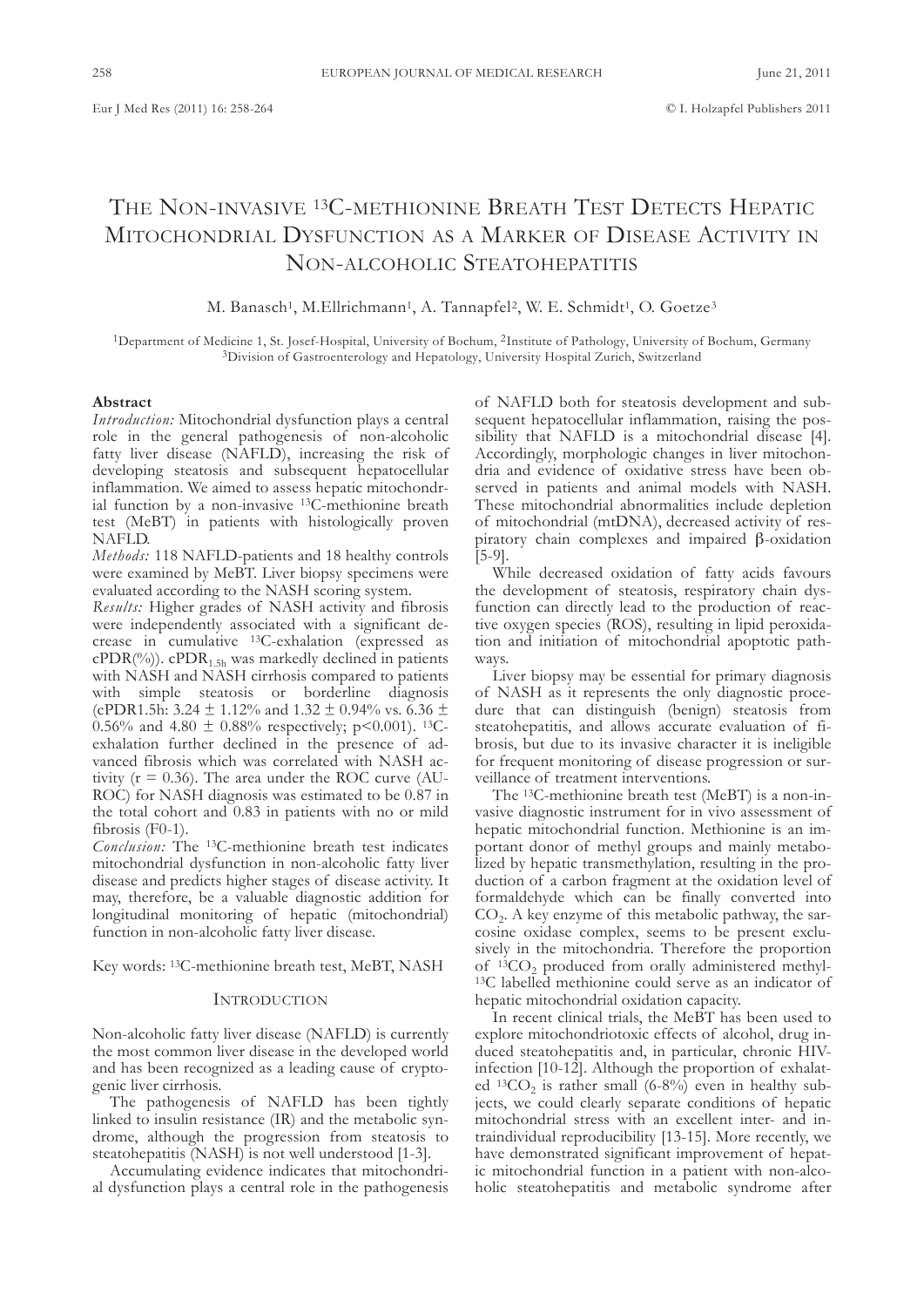treatment with the CB1-receptor blocker rimonabant [16].

Other breath test substrates, such as methacetin or caffeine which are metabolised by microsomal cytochrome P450 enzymes, have been used for monitoring general hepatic function in NaflD. These studies have demonstrated decreased microsomal activity in patients with NasH and advanced fibrosis. However, a substrate metabolised by mitochondrial decarboxylation might be more sensitive and, in particular, specific for detecting mitochondrial dysfunction in early pre-fibrotic stages of NasH [17, 18]. The present study was, therefore, aimed (i) to investigate hepatic mitochondrial function by MeBT in metabolically well characterised patients with NasH, and (ii) to identify potential histological or biochemical parameters correlating with individual breath test outcome.

#### **METHODS**

This cross-sectional study was carried out according to Good Clinical Practice and the Declaration of Helsinki. Written informed consent was obtained from all participants and the local Ethics Committee approved the protocol. 118 patients with suspected non-alcoholic fatty liver (NAFL) underwent histological examination of the liver after exclusion of other causes of steatotic liver disease, such as viral hepatitis B or C viral infection, autoimmune or inherited liver disease and toxic hepatitis (alcohol or drug induced). 18 lean healthy individuals without hepatic steatosis (assessed by ultrasound) and normal liver laboratory values served as controls. Detailed characteristics of patients and controls are given in Table 1.

# LIVER BIOPSY

The indication for performing a liver biopsy was based purely on clinical reasons. liver tissue samples were obtained by laparoscopic or ultrasound guided percutaneous needle biopsy within four weeks before study entry, and evaluated according to the NasH scoring system for steatosis, lobular inflammation, liver cell injury, and fibrosis [19]. The NASH activity score (NAS) was calculated by adding individual scores of steatosis, lobular inflammation and ballooning, and ranked from 3-8. Patients were subdivided into four histological groups: simple steatosis  $(NAS \le 3)$ , borderline diagnosis (Nas 3-4), definite NasH (Nas 5-8), and NasH cirrhosis.

### 13C-METHIoNINE BREaTH TEsT (MeBT)

The detailed test procedure is described elsewhere [13]. Briefly, each patient received 2 mg/kg body weight (methyl-13C)-labelled methionine (99% atom isotopic enrichment, Cambridge Isotope, Andover, MA, USA) dissolved in 100 ml water. Breath samples were obtained before substrate administration and at 10 minute intervals for 90 minutes. The 13C/12C isotope ratio of the breath samples was analysed by nondispersive isotope selective infrared spectroscopy (IRIS, Wagner Analysen Technik, Bremen, Germany). Primary results were expressed as the delta ( $\delta$ ) <sup>13</sup>C/<sup>12</sup>C isotope ratio over baseline (DoB). To measure the proportion of the metabolized substrate, the results were expressed as percentage dose of 13C recovered (PDR) over time for each time interval and cumulative PDR (cPDR<sub>1.5h</sub>) after 90 min test time.

*Table 1.* Baseline data and histological findings of 118 patients with histologically proven non-alcoholic fatty liver disease (NAFLD) and 18 lean controls. Data is presented as mean (SD).

| Variable                      | Lean<br>Controls<br>$n = 18$ | Simple<br><b>Steatosis</b><br>$n = 11$ | <b>Borderline</b><br><b>NASH</b><br>$n = 47$ | Definite<br><b>NASH</b><br>$n = 53$ | <b>NASH</b><br>Cirrhosis<br>$n = 7$ |
|-------------------------------|------------------------------|----------------------------------------|----------------------------------------------|-------------------------------------|-------------------------------------|
| Gender                        |                              |                                        |                                              |                                     |                                     |
| Male, n                       | 11                           |                                        | 31                                           | 36                                  | 5                                   |
| Female, n                     | 7                            |                                        | 16                                           | 17                                  | 2                                   |
| Age, yr                       | 44.0 $(10)$                  | 51.0(12)                               | 50.5(12)                                     | 49.5 $(12)$                         | 59.0 $(6)$                          |
| BMI, $\text{kg}/\text{m}^2$   | 24.4(2.3)                    | 24.6 (4.6)                             | 27.4(7.2)                                    | $30.3(6.3)^{a}$                     | 31.1 $(4.6)$ <sup>a</sup>           |
| Serum ALT, U/1                | 26(8)                        | 41 (12)                                | $67(40)$ <sup>a</sup>                        | 94 (64) $a_a$                       | $64(30)$ <sup>a</sup>               |
| Cholesterol, mg/dl            | 172(12)                      | 243 (39)                               | 235(47)                                      | 216 (49)                            | 189 (48)                            |
| Triglycerides, mg/dl          | 136 (17)                     | 142 (75)                               | 239 (1172)                                   | 211 (127)                           | 185 (118)                           |
| Impaired glucose tolerance, n | $\theta$                     | $\Omega$                               | 15                                           | 21                                  | 2                                   |
| Diabetes mellitus Type 2, n   | $\theta$                     | 2                                      | 9                                            | 5                                   | 3                                   |
| Fibrosis score, n             |                              |                                        |                                              |                                     |                                     |
| F <sub>0</sub>                |                              | 9                                      | 11                                           | 2                                   |                                     |
| F <sub>1</sub>                |                              |                                        | 29                                           | 28                                  |                                     |
| F <sub>2</sub>                |                              |                                        | 3                                            | 10                                  |                                     |
| F <sub>3</sub>                |                              | $\Omega$                               | 4                                            | 13                                  |                                     |

 $a<sub>p</sub>$   $< 0.01$  vs. simple steatosis and lean controls by Dunn's post hoc test

Abbreviations: ALT: alanine amino-transferase; BMI: body mass index; n: number of patients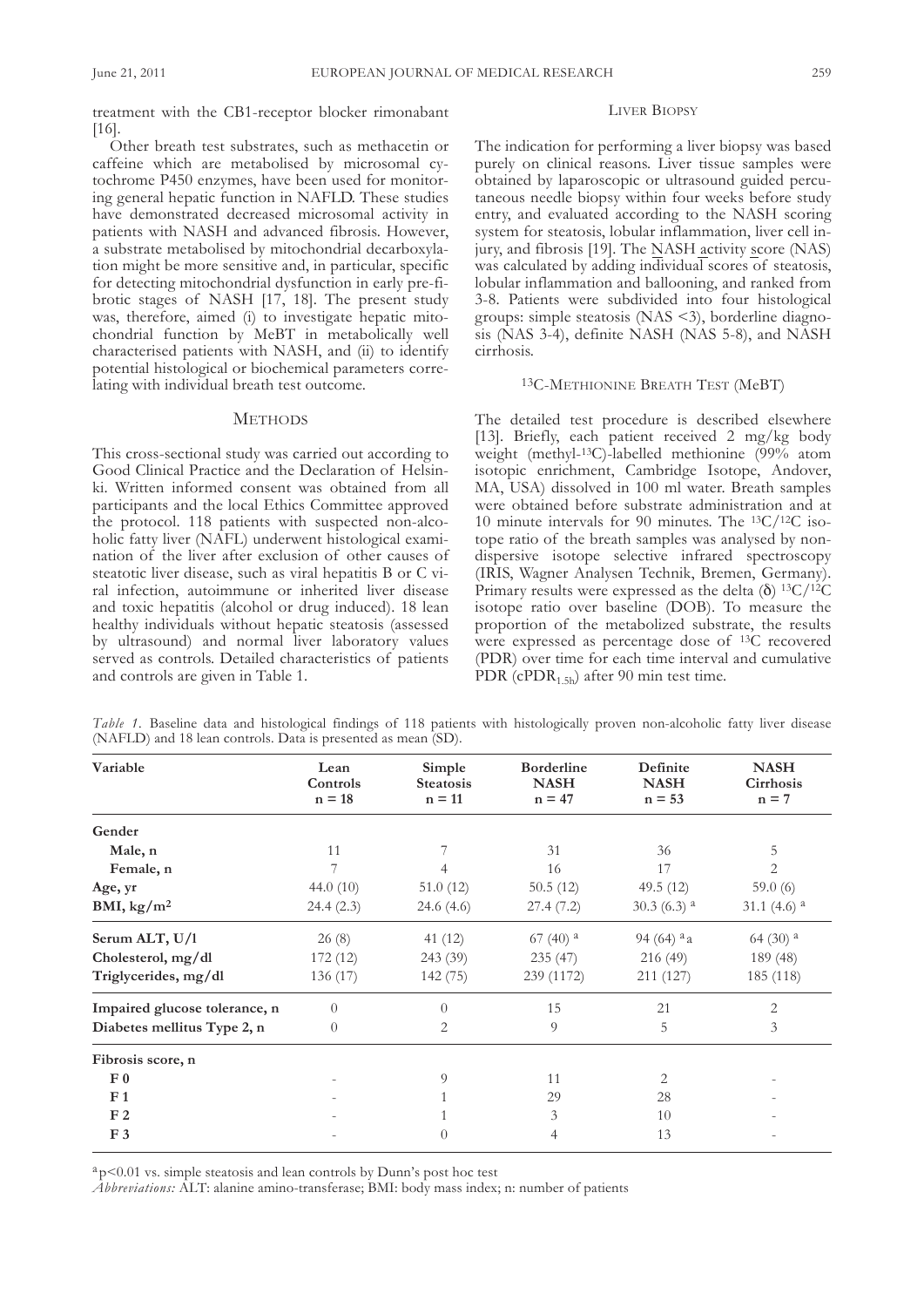## BIoCHEMICal MEasuREMENTs

Biochemical evaluations included alanine aminotransferase (alT), total cholesterol, triglycerides, and an oral glucose tolerance test (OGTT). Impaired or diabetic glucose tolerance was defined by the criteria of the American Diabetes Association.

## **STATISTICS**

statistical analysis was firstly carried out as a descriptive evaluation of cPDR1.5h (%) and clinical characteristics of the patients. all data is presented as mean ± sD, unless otherwise specified. Differences in hepatic mitochondrial function, as assessed by MeBT, of different histological groups were tested by *Kruskal-Wallis* ANOVA and  $D$ unn's post hoc tests. The relationship between categorical variables of liver histology (NasH activity and fibrosis) and breath test outcome was analysed by correlation analyses. The diagnostic performance of cPDR<sub>1.5h</sub> to detect different histological features was assessed by using receiver operating characteristic (RoC) curves, and the area under the ROC curve (AUROC) was used as a parameter of accuracy. Optimal cut-off values for MeBT were chosen to obtain suitable sensitivity and specificity for clinical decision making. To define the relationship between MeBT results as expressed by  $\text{cPDR}_1$ ,  $\text{sh}$  and a set of surrogate observations of the patient group, a multiple linear regression model using the procedure for general linear models with  $\text{cPDR}_{1.5h}$  as the dependent variable and a set of explanatory variables (BMI, alT, cholesterol, triglycerides, and diabetic predisposition) was applied. In this model, all covariates have been included based on an *a priori* decision guided by scientific knowledge and biologic plausibility. The results were regarded as significant when the error probability was less than 0.05. Statistical analysis and graphics were carried out by commercial software programs (Graph PaD Prism, version 4.01, san Diego, Ca).

### **RESULTS**

# PATIENT CHARACTERISTICS AND HISTOPATHOLOGY **RESULTS**

All measurements were completed without complications or adverse events. liver histology confirmed the presence of NaflD in all cases. The size of biopsy specimens ranged from 18 to 32 mm and was considered adequate for the evaluation with the scoring systems employed by the pathologist. The major clinical, biochemical and histological parameters of the participants included in the analysis are listed in Table 1.

11 patients presented with simple steatosis, 47 cases were diagnosed as borderline and 53 as definite NASH. The majority of patients ( $n = 81$ ) presented with no or mild fibrosis (F0-1), and only  $\overline{7}$  patients had complete cirrhotic conversion. Impaired glucose tolerance (IGT) or type-2 diabetes was diagnosed in 49% of patients with predominance within the "borderline" and NASH group. ALT and BMI were significantly higher in patients with definite or borderline NasH and NasH cirrhosis compared to individuals with simple steatosis or lean controls (Table 1).

# RELATIONSHIP BETWEEN BREATH TEST OUTCOME AND DIffERENT HIsToloGICal GRouPs

Cumulative <sup>13</sup>C-Exhalation ( $\text{cPDR}_{1.5h}$ ) ranged from 0.2 to 6.9% and was lower in patients with definite NASH (3.24  $\pm$  1.12%) and NASH cirrhosis (1.32  $\pm$ 0.94%) compared to individuals with simple steatosis  $(6.36 \pm 0.56\%)$  or borderline diagnosis  $(4.80 \pm 0.88\%)$ ; each p<0.001). Lean controls (  $\text{cPDR}_{1.5h}: 6.15 \pm 1.2\%$ ) and patients with steatosis or borderline diagnosis could not be separated by MeBT, as illustrated by box plot analyses (fig. 1).



*Fig. 1.* Cumulative 13C-exhalation after 1.5 h test time  $(cPDR<sub>1.5h</sub>)$  in 118 patients with non-alcoholic fatty liver disease (NAFL) according to different histological stages (simple steatosis, borderline diagnosis, definite NasH, and NasH cirrhosis) and 18 lean controls.

p<0.001 for definite NasH and NasH cirrhosis vs. lean controls, simple steatosis and borderline diagnosis by *Kruskal-Wallis ANOVA* and *Dunn's post hoc tests*.

To further explore the influence of fibrosis on hepatic methionine metabolism, additional analyses in subgroups of patients with minimal (F0-1) and advanced (f2-3) fibrosis stages were performed (fig. 2). Advanced fibrosis (F2-3) was associated with a significant decline in 13C-exhalation both in the borderline and NASH subgroup ( $\text{cPDR}_{1.5\text{h}}$ : 4.99  $\pm$  0.71% (F0-1) vs.  $2.88 \pm 0.78\%$  (F2-3) in borderline NASH, and 3.82  $\pm$  0.87% (F0-1) vs. 2.50  $\pm$  0.95% (F2-3) in definite NASH;  $p<0.001$  and  $p<0.05$ , respectively.

In patients with mild fibrosis, the difference in  $\text{cPDR}_{1.5h}$  between borderline and definite NASH remained significant ( cPDR<sub>1.5h</sub>: 4.99  $\pm$  0.71% vs. 3.82  $\pm$  $0.87\%$ ; p<0.001), but in patients with advanced fibrosis, it was not possible to discriminate between borderline and definite NASH or cirrhosis  $(2.88 \pm 0.78\% \text{ vs.}$ 2.50  $\pm$  0.95% vs. 1.32  $\pm$  0.94%; each p = n.s.) (Fig. 2). Correlation analyses confirmed the synergistic negative effect of NasH activity and fibrosis on individual breath test outcome ( $r = -0.62$  for NAS and  $r = -0.77$ for fibrosis stage; each p<0.001). NasH activity and fibrosis were correlated ( $r = 0.36$ ,  $p < 0.001$ ).

The relationship between histological parameters, selected biochemical variables (Chol, Trig, ALT, and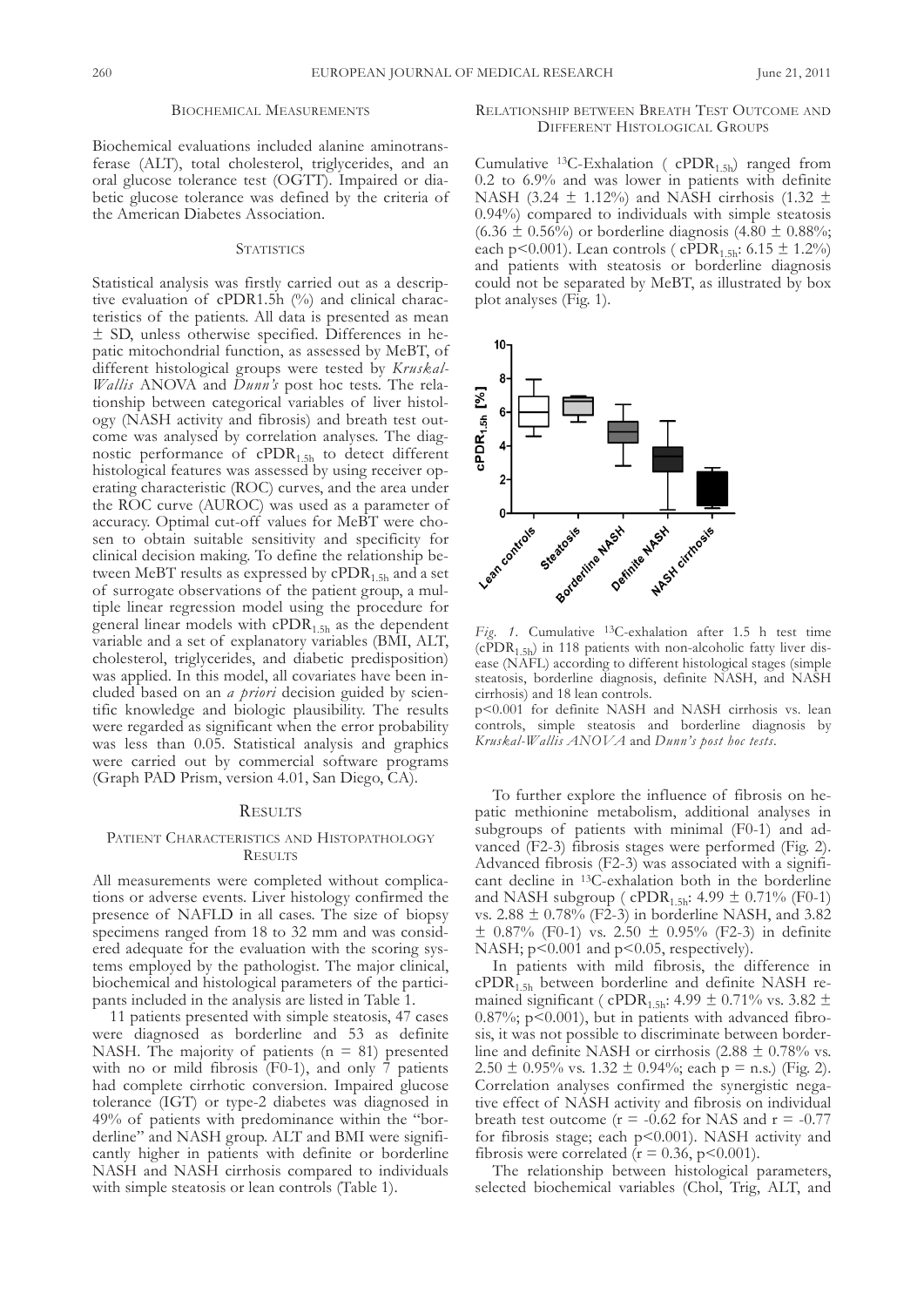

*Fig. 2.* Cumulative 13C-exhalation after 1.5 h test time  $(cPDR<sub>1.5h</sub>)$  in 99 patients with borderline diagnosis or definite NasH stratified for the presence of advanced (f2-3) fibrosis and 7 patients with complete cirrhotic conversion.

 $p<0.001$  for F0-1 vs. F2-3 in each group and for F0-1 vs. cirrhosis;

p<0.05 for f0-1 with borderline diagnosis vs. f0-1 with definite NasH

p = n.s. for f2-3 vs. cirrhosis by *Kruskal-Wallis ANOVA* and *Dunn's post hoc tests*.

diabetic predisposition) and breath test outcome was further studied by multivariate analysis (Table 2). The majority of variance (71%) could be attributed to histological parameters. Cholesterol was the only biochemical variable with a significant and positive association with cPDR<sub>1.5h</sub> ( $r = 0.39$ , p<0.001) but could explain only 3.3% of variance in the entire model.

## RECEIVER-OPERATING CHARACTERISTIC (ROC) CURVE ANALYSIS OF MeBT PARAMETERS

ROC curves of cumulative <sup>13</sup>C-excretion ( $\text{cPDR}_{1.5\text{h}}$ ) were plotted to describe the diagnostic performance of MeBT for the discrimination between patients with definite NASH and those with only borderline diagnosis or simple steatosis (fig. 3a). The area under the ROC curve (AUROC) was 0.87 for all fibrosis stages and 0.83 for patients with only mild fibrosis (F0-1).



*Fig. 3.* RoC curves for 13C-methionine breath test outcome parameter *cumulative percentage recovery after 90 min test time* ( cPDR<sub>1.5h</sub>) in patients with non-alcoholic fatty liver (NAFL). a: for differentiation of non-NasH (steatosis and borderlinediagnosis) from NasH in the total cohort (solid line) and a subgroup of patients ( $n = 92$ ) with mild (F0-1) fibrosis (dashed line). B: for differentiation of non-significant (f0-1) from advanced (f2-3) fibrosis in 99 patients with borderline diagnosis or definite NasH.

A cPDR<sub>1.5h</sub> of  $\leq$ 4.20% was chosen as an acceptable cut-off value to separate patients with NasH from non-NasH in the total cohort (sensitivity: 81%; specificity:  $76\%$ ). In the subgroup of low fibrosis (F0-1), the optimal cut-off value increased to 4.6%, but the

*Table* 2. Multiple regression analysis of the relationship between breath test outcome (cPDR<sub>1.5h</sub>) and histological and biochemical parameters.

|                            | Regression<br>coefficient | Standardized<br>regression<br>coefficient | Standard<br>error | p-Value      |  |
|----------------------------|---------------------------|-------------------------------------------|-------------------|--------------|--|
| Intercept                  | 6.219                     |                                           | 0.622             | < 0.001      |  |
| <b>NASH</b> activity score | $-0.449$                  | $-0.448$                                  | 0.054             | < 0.001      |  |
| Stage of fibrosis          | $-0.732$                  | $-0511$                                   | 0.075             | < 0.001      |  |
| BMI                        | $-0.023$                  | $-0.074$                                  | 0.016             | 0.156        |  |
| Cholesterol                | 0.006                     | 0.180                                     | 0.002             | $\leq 0.001$ |  |
| Triglycerides              | 0.000                     | $-0.031$                                  | 0.001             | 0.535        |  |
| <b>ALT</b>                 | $-0.001$                  | $-0.025$                                  | 0.002             | 0.622        |  |
| <b>Diabetes</b>            | $-0.087$                  | $-0.041$                                  | 0.108             | 0.420        |  |

Corrected  $R2 = 0.76$  for the entire model

*Abbreviations:* ALT: alanine aminotransferase; BMI: body mass index.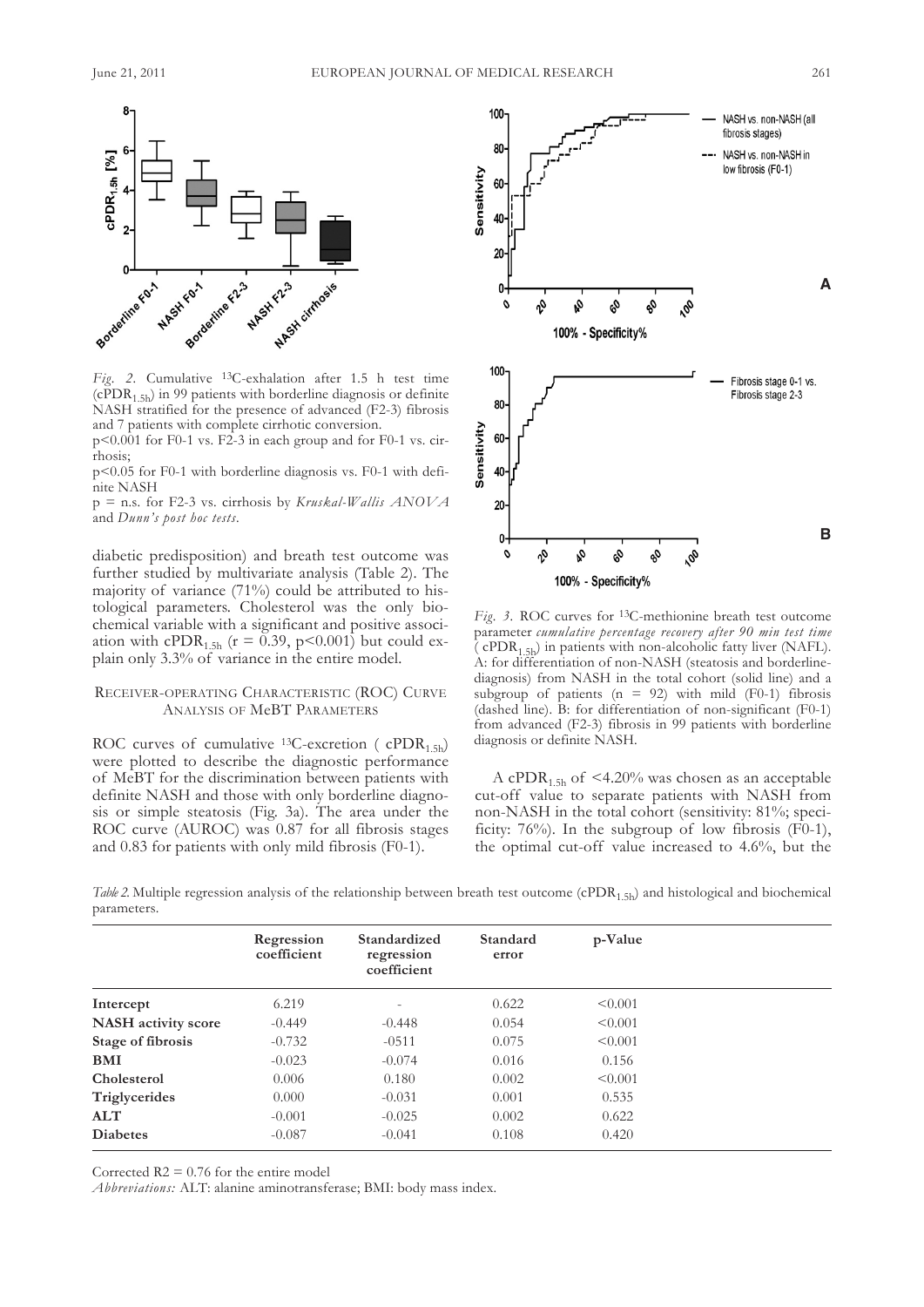overall test performance declined slightly (sensitivity 77%; specificity 73%).

In a similar approach, the accuracy of MeBT to differentiate advanced (f2-3) from mild (f0-1) fibrosis within the NAFLD cohort was estimated (Fig. 3b). The area under the curve (AUROC) was 0.90. A cPDR value <3.65% was calculated to be the cut-off value with an optimal balance between sensitivity and specificity.

### **DISCUSSION**

In the present study, we demonstrated that non-alcoholic steatohepatitis is associated with a substantial impairment of hepatic mitochondrial function, which can be measured in vivo by a simple non-invasive 13Cbreath test. We found a significant and independent inverse correlation of 13C-methionine excretion with NasH activity, measured by the NasH scoring system and fibrosis stage. The rising prevalence of NaflD which shows a progressive disease in approximately 10-20% of patients, and the known disadvantages of liver biopsy (invasiveness, potentially fatal complications and sampling error) illustrate the need for new non-invasive diagnostic techniques. Ideally, these diagnostics should discriminate simple steatosis from steatohepatitis, and differentiate initial and advantage stages of fibrosis. Most promising progress has been made in developing non-invasive techniques for the quantification of fibrosis and inflammation. yoneda et al. evaluated the performance of transient elastography in 97 NaflD patients and reported a 88% sensitivity and 74% specificity for diagnosis of septal fibrosis (f≥2) corresponding with an area under the receiving operating curve (AUROC) of 0.87 [20]. More recently, cytokeratin 18 (Ck-18) has been introduced as a novel, promising serum parameter for non-invasive diagnosis of NasH. Ck-18 reflects the amount of liver cell apoptosis, which is characteristic for disease progression from simple steatosis to steatohepatitis. The accuracy (AUROC) of CK-18 to differentiate NAFL from NASH ranges from 0.83 to 0.88, depending on the study setting [21-23].

analogous to liver cell apoptosis, mitochondrial dysfunction is a key characteristic of non-alcoholic fatty liver that promotes the development of steatosis and further progression to steatohepatitis: inherited defects of beta oxidation and pharmacological inhibition of mitochondrial respiratory chain activity in rodents are associated with steatohepatitis that is histologically indistinguishable from NAFLD in humans [6, 7]. Many genes encoding mitochondrial proteins in skeletal muscle and fat are negatively correlated with body mass [8, 24, 25] NaflD is commonly associated with obesity and insulin resistance; both conditions are characterized by decreased oxygen consumption, aTP production, and reduced content of respiratory proteins in the fat, muscle and liver [8]. although the metabolic pathway of methionine within hepatocytes does not involve enzymes of beta oxidation or respiratory chain complex, it seems to be very sensitive to conditions of mitochondrial stress, as we could demonstrate in previous studies of HIv/HCv and antiviral drug related mitochondrial toxicity.[15, 26] spahr et al. used this technique first for the examination of selected patients with severe (>40%) steatosis and reported a significant decay (-49% compared to healthy controls) of mitochondrial methionine decarboxylation in this patient group [12]. To our knowledge, our study is the first evaluating the diagnostic power of a new non-invasive metabolic function test in a large cohort of metabolically well characterized patients. We could demonstrate as a major finding that individual 13C-methionine breath test performance is associated with histological parameters that are characteristic for non-alcoholic steatohepatitis. Including all stages of fibrosis, the accuracy of the 13C-methionine breath test, to separate patients with steatohepatitis from patients with a pure steatosis, seems to be comparable to the diagnostic performance of serum Ck-18 measurements. These promising results, however, have to be interpreted cautiously since further analyses correcting for fibrosis showed a decline in accuracy for this relevant diagnostic question (auRoC 83%). Whether this reduction in diagnostic accuracy was caused by the weak, but positive, correlation of key histopathological features, NasH activity and fibrosis  $(r = 0.36, p < 0.001)$ , or by the relatively small number of patients remains unclear and should be addressed in further studies. In an analogous fashion, the validity of the MeBT as a non-invasive marker of *hepatic fibrosis* cannot be conclusively judged from this study, given the fact that the limited number of patients with advanced fibrosis also had higher grades of NasH activity, a factor that may independently, but concordantly, influence the outcomes of the breath test. Thus, in order to gain a better understanding regarding sensitivity and specificity of this non-invasive technique, it would be necessary to examine larger groups of patients at well defined stages of NasH activity and fibrosis. Ideally, such studies should also implement other non-invasive markers such as Ck-18 for a better group stratification, which was not available during the time this study was conducted.

furthermore, the pathophysiological basis of the 13C-methionine breath test has to be clarified more in detail. at this point, the underlying molecular mechanism that determines the poor breath test results in patients with NAFL, as well as in other mitochondriaeffecting liver diseases such as hepatitis C or HIv, are largely unclear. Owing to the pilot nature of this study, the small amounts of liver tissue available from the patients has been primarily used for histological examinations. Nevertheless, more detailed analyses of mitochondria-specific structures and functions are certainly warranted in order to establish the 13C-methionine breath test as a routine instrument in clinical practice. along these lines, a recently published study by Mawatari et al. examined mitochondrial beta-oxidation in patients with NasH using a non-invasive 13C-octanoate breath test [27]. In this study, no significant differences in breath test performance between the study groups (Nafl, NasH) were found, suggesting that the beta-oxidation is not generally impaired in patients with non-alcoholic steatohepatitis.

With respect to the limitations stated above, what could the potential applications and advantages for the MeBT in clinical practice be? We propose the two fol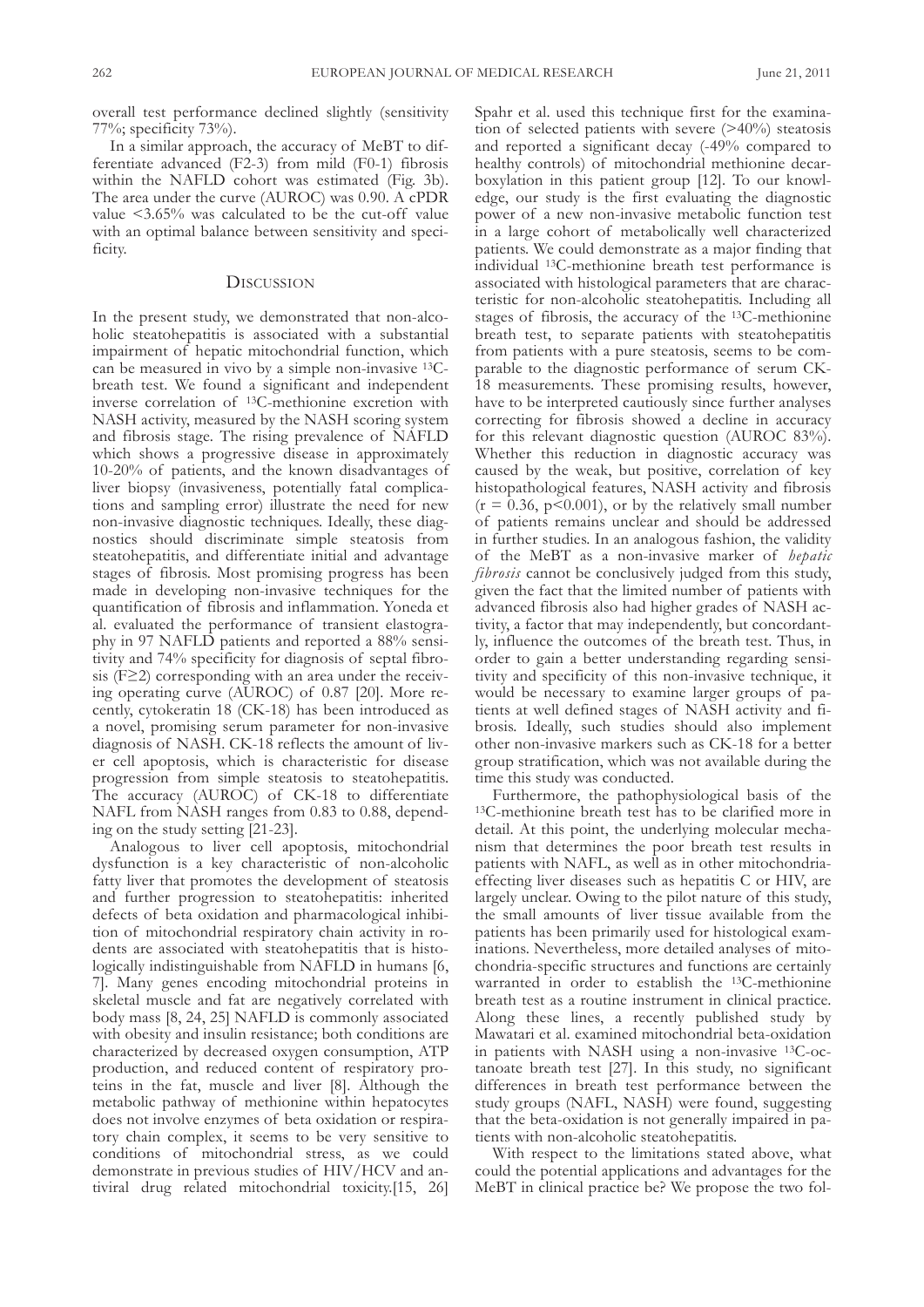lowing scenarios: in patients who have suspected NAFLD, a cumulative  $^{13}C$ -exhalation (cPDR<sub>1.5h</sub>) <4.2% indicates definite NasH, and should be interpreted in favour of performing a liver biopsy. In those patients with a histologically confirmed diagnosis, the MeBT might a useful tool to prospectively monitor disease progression or potential benefits due to therapeutic interventions, as could be shown recently by our group [16, 27]. The majority of NasH patients present at early stages of fibrosis at the time of primary diagnosis. These patients are typically not at risk of rapid fibrosis progression, and might experience a greater benefit from non-invasive diagnostic procedures which accurately measure the extent of NasH activity, rather than liver fibrosis.

Given the lack of specificity for inflammatory and fibrotic changes, and in consideration of the impact of NaflD-independent factors (alcohol, viral infections, etc.), it seems unlikely that the 13C-methionine breath test - as with other non-invasive markers - could completely replace liver biopsies for diagnosing and staging of NasH. Nevertheless, the 13C-methionine breath test could serve as a valuable supporting diagnostic instrument in NaflD and NasH, which may help to individualize diagnostic procedures, and to minimize the necessity of liver biopsies in this chronic disease.

*Statement of Interests: Authors' declaration of personal inter*ests: none

*Declaration of funding interests:* None

#### **REFERENCES**

- 1. McCullough aJ. The clinical features, diagnosis and natural history of nonalcoholic fatty liver disease. Clin liver Dis 2004;8(3):521-33, viii.
- 2. Clark JM. The epidemiology of nonalcoholic fatty liver disease in adults. J Clin Gastroenterol 2006;40(3 suppl 1):s5-10.
- 3. farrell GC, larter CZ. Nonalcoholic fatty liver disease: from steatosis to cirrhosis. Hepatology 2006;43(2 suppl 1):s99-s112.
- 4. Begriche k, Igoudjil a, Pessayre D, fromenty B. Mitochondrial dysfunction in NasH: causes, consequences and possible means to prevent it. Mitochondrion 2006;  $6(1):1-28.$
- 5. Caldwell sH, swerdlow RH, khan EM, Iezzoni JC, Hespenheide EE, Parks Jk, et al. Mitochondrial abnormalities in non-alcoholic steatohepatitis. J Hepatol 1999;31(3): 430-4.
- 6. Perez-Carreras M, Del Hoyo P, Martin Ma, Rubio JC, Martin A, Castellano G, et al. Defective hepatic mitochondrial respiratory chain in patients with nonalcoholic steatohepatitis. Hepatology 2003;38(4):999-1007.
- 7. Ibdah JA, Perlegas P, Zhao Y, Angdisen J, Borgerink H, shadoan Mk, et al. Mice heterozygous for a defect in mitochondrial trifunctional protein develop hepatic steatosis and insulin resistance. Gastroenterology 2005;128(5): 1381-90.
- 8. Valerio A, Cardile A, Cozzi V, Bracale R, Tedesco L, Pisconti A, et al. TNF-alpha downregulates eNOS expression and mitochondrial biogenesis in fat and muscle of obese rodents. J Clin Invest 2006;116(10):2791-8.
- 9. Wei y, Rector Rs, Thyfault JP, Ibdah Ja. Nonalcoholic fatty liver disease and mitochondrial dysfunction. World J Gastroenterol 2008;14(2):193-9.
- 10. Milazzo l, Piazza M, sangaletti o, Gatti N, Cappelletti a, Adorni F, et al. [<sup>13</sup>C]Methionine breath test: a novel method to detect antiretroviral drug-related mitochondrial toxicity. J Antimicrob Chemother 2005;55(1):84-9.
- 11. armuzzi a, Marcoccia s, Zocco Ma, De lorenzo a, Grieco a, Tondi P, et al. Non-Invasive assessment of human hepatic mitochondrial function through the 13C-methionine breath test. Scand J Gastroenterol 2000;35(6): 650-3.
- 12. spahr l, Negro f, leandro G, Marinescu o, Goodman kJ, Rubbia-Brandt l, et al. Impaired hepatic mitochondrial oxidation using the 13C-methionine breath test in patients with macrovesicular steatosis and patients with cirrhosis. Med sci Monit 2003;9(1):CR6-11.
- 13. Banasch M, Goetze o, Hollborn I, Hochdorfer B, Bulut k, schlottmann R, et al. 13C-methionine breath test detects distinct hepatic mitochondrial dysfunction in HIvinfected patients with normal serum lactate. J Acquir Immune Defic syndr 2005;40(2):149-54.
- 14. Banasch M, Goetze o, knyhala k, Potthoff a, Schlottmann R, Kwiatek MA, et al. Uridine supplementation enhances hepatic mitochondrial function in thymidine-analogue treated HIV-infected patients. Aids 2006; 20(11):1554-6.
- 15. Banasch M, Emminghaus R, Ellrichmann M, schmidt WE, Goetze O. Longitudinal effects of hepatitis C virus treatment on hepatic mitochondrial dysfunction assessed by C-methionine breath test. aliment Pharmacol Ther 2008;28(4):443-9.
- 16. Banasch M, Goetze o, schmidt WE, Meier JJ. Rimonabant as a novel therapeutic option for nonalcoholic steatohepatitis. Liver Int 2007;27(8):1152-5.
- 17. Portincasa P, Grattagliano I, lauterburg BH, Palmieri vo, Palasciano G, stellaard f. liver breath tests non-invasively predict higher stages of non-alcoholic steatohepatitis. Clin sci (lond) 2006;111(2):135-43.
- 18. schmilovitz-Weiss H, Niv y, Pappo o, Halpern M, sulkes J, Braun M, et al. The 13C-Caffeine Breath Test Detects significant fibrosis in Patients With Nonalcoholic Steatohepatitis. J Clin Gastroenterol 2008;42(4):408-412.
- 19. kleiner DE, Brunt EM, van Natta M, Behling C, Contos MJ, Cummings oW, et al. Design and validation of a histological scoring system for nonalcoholic fatty liver disease. Hepatology 2005;41(6):1313-21.
- 20. yoneda M, Mawatari H, fujita k, Endo H, Iida H, Nozaki y, et al. Noninvasive assessment of liver fibrosis by measurement of stiffness in patients with nonalcoholic fatty liver disease (NAFLD). Dig Liver Dis 2008;40(5): 371-8.
- 21. Wieckowska a, Zein NN, yerian lM, lopez aR, McCullough aJ, feldstein aE. In vivo assessment of liver cell apoptosis as a novel biomarker of disease severity in nonalcoholic fatty liver disease. Hepatology 2006;44(1):27-33.
- 22. feldstein aE, Wieckowska a, lopez aR, liu yC, Zein NN, McCullough aJ. Cytokeratin-18 fragment levels as noninvasive biomarkers for nonalcoholic steatohepatitis: a multicenter validation study. Hepatology 2009;50(4): 1072-8.
- 23. Diab Dl, yerian l, schauer P, kashyap sR, lopez R, Hazen SL, et al. Cytokeratin 18 fragment levels as a noninvasive biomarker for nonalcoholic steatohepatitis in bariatric surgery patients. Clin Gastroenterol Hepatol 2008;6(11):1249-54.
- 24. sparks lM, Xie H, koza Ra, Mynatt R, Hulver MW, Bray GA, et al. A high-fat diet coordinately downregulates genes required for mitochondrial oxidative phosphorylation in skeletal muscle. Diabetes 2005;54(7):1926-33.
- 25. Patti ME, Butte aJ, Crunkhorn s, Cusi k, Berria R, Kashyap S, et al. Coordinated reduction of genes of oxidative metabolism in humans with insulin resistance and